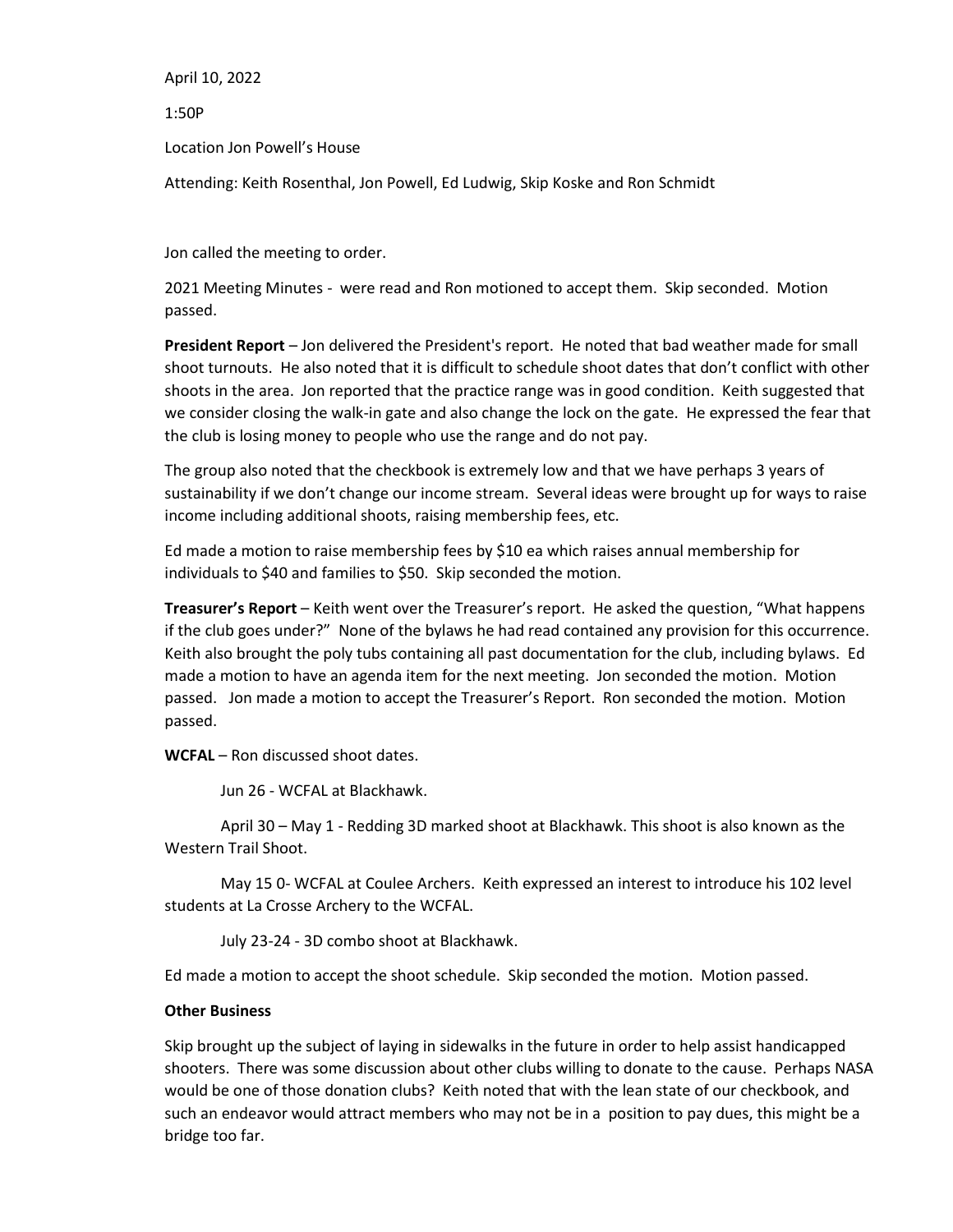#### **Election of Officers**

Ed Ludgwig – President

Jon Powell – Vice President

Secretary / Treasurer – Laura Rosenthal

Range Captains – Skip Koske and Ron Schmidt

The election of all these officers was motioned by Ron and seconded by Skip. The election of new officers was passed.

#### **Adjournment**

Keith made the motion to adjourn the meeting. Skip seconded the motion. The motion passed.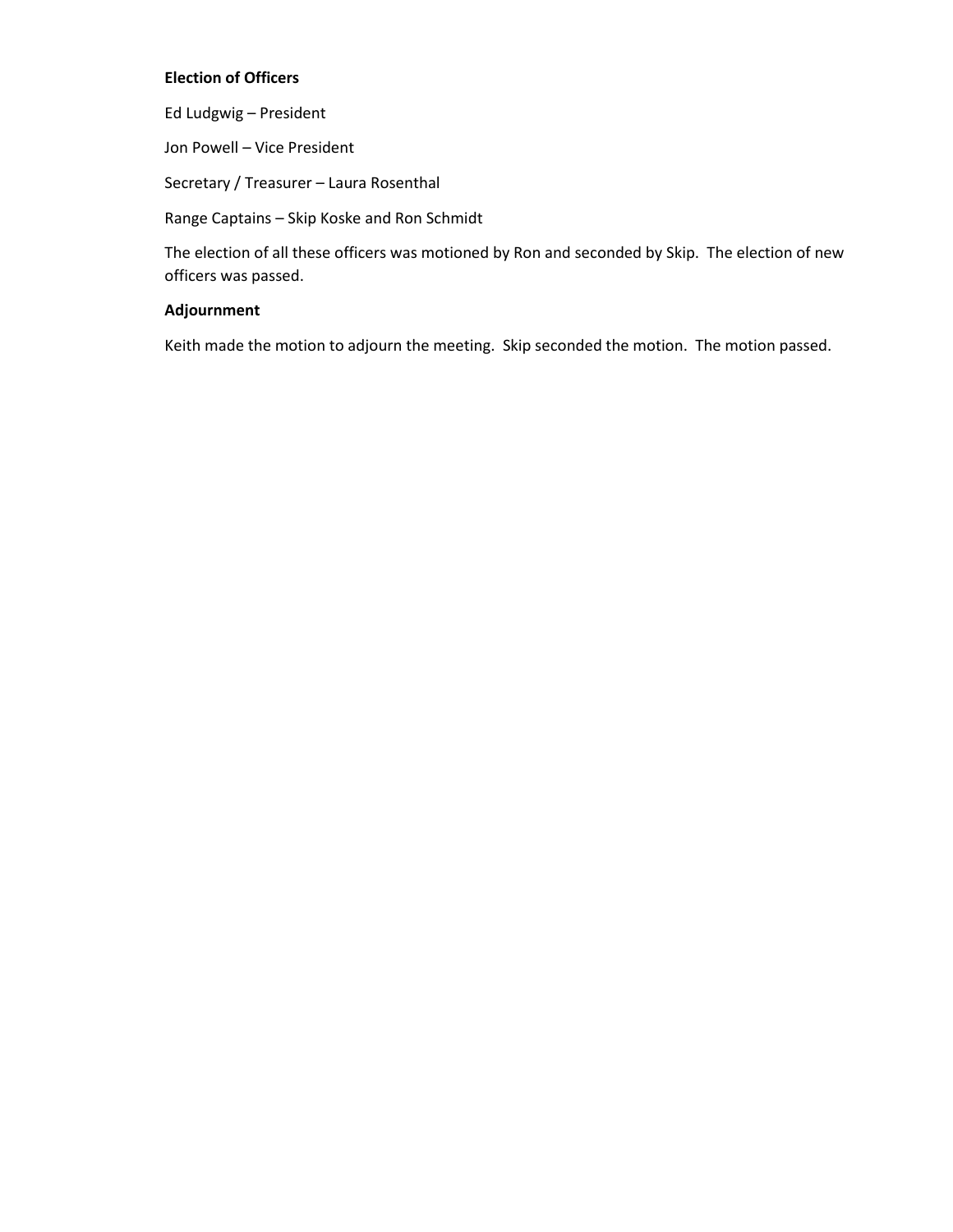**Blackhawk Archers of La Crosse**

Email: contact@blackhawkarchers.com *Since 1939* Jon Powell– President Bob Bakkestuen – Vice President Laura Rosenthal – Treasurer



### **BLACKHAWK ANNUAL MEETING AGENDA & 2021 FINANCIAL REPORT APRIL 10, 2022**

- Meeting will be called to order by Jon Powell
- Presentation and acceptance of the May 23, 2021 meeting minutes.
- President's Report Jon Powell
- Treasurer's Report Laura Rosenthal
- Range Report Skip Koske & Anthony Schmidt
- New Business
- Election of Officers

President -

 $VP -$ 

Sec/Treas –

Range Capt –

Mktg –

• Adjourn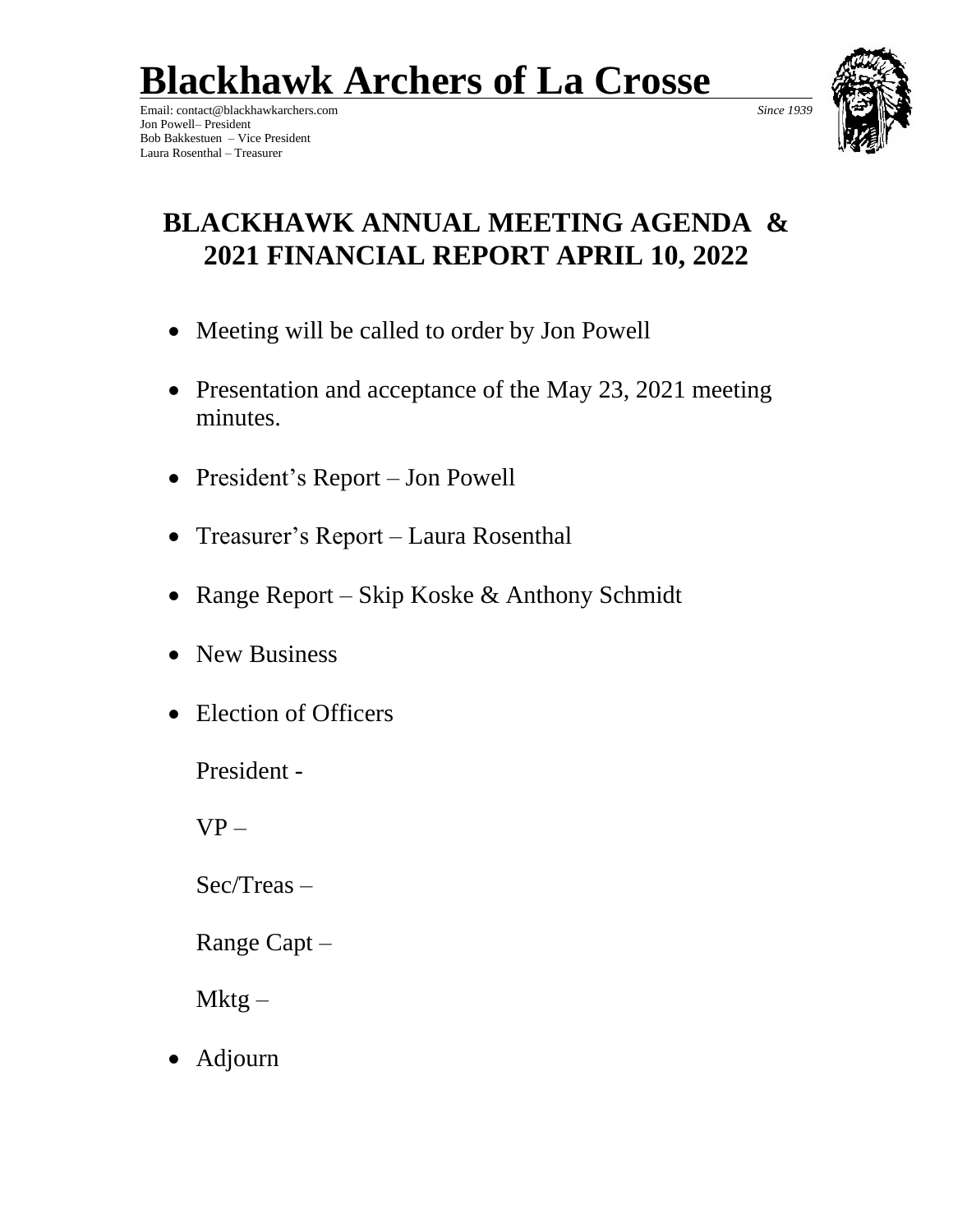# **2021 Financial Condition**

|                       | 1/1/2021       | 12/31/21       |
|-----------------------|----------------|----------------|
| <b>ACCOUNT</b>        | <b>BALANCE</b> | <b>BALANCE</b> |
| <b>ALTRA CHECKING</b> | \$1,685.28     | \$1,349.16     |
| <b>ALTRA SAVINGS</b>  | \$1,696.65     | \$1,698.35     |
| PAYPAL                | \$181.88       | \$23.64        |
| PETTY CASH            | \$550.00       | \$550.00       |
| <b>TOTAL FUNDS</b>    | \$4,113.81     | \$3,621.15     |

## **Real Estate Taxes**

| <b>TAX</b><br><b>YEAR</b> | <b>ACRES</b> | <b>FMV</b> | <b>TAX</b><br>AMT |
|---------------------------|--------------|------------|-------------------|
| 2021                      | 4.31         | \$18,000   | \$265.23          |
| 2021                      | 16.57        | \$112,800  | \$1,596.11        |
| <b>TOTALS</b>             | 20.88        | \$110,800  | \$1,861.34        |

# **Membership**

| <b>YEAR</b>        | 2011           | 2012           | 2013   | 2014 | 2015   | 2016      | 2017            | 2018           | 2019 | 2020           | 2021           |
|--------------------|----------------|----------------|--------|------|--------|-----------|-----------------|----------------|------|----------------|----------------|
| <b>FAMILY/LIFE</b> |                |                |        |      |        |           |                 |                |      |                |                |
| <b>MEMBERSHIPS</b> | 38             | 35             | 19     | 32   | 57     | 30        | 50              | 40             | 32   | 30             | 34             |
| <b>INDIVIDUAL</b>  |                |                |        |      |        |           |                 |                |      |                |                |
| <b>MEMBERSHIPS</b> | 20             | 23             | 20     | 44   | 41     | 38        | 43              | 30             | 29   | 34             | 30             |
| <b>YOUTH</b>       |                |                |        |      |        |           |                 |                |      |                |                |
| <b>MEMBERSHIPS</b> | $\overline{0}$ | $\bigcap$      |        |      | ↑<br>∠ | 0         | $\overline{0}$  | $\overline{0}$ | 0    | $\overline{0}$ | $\overline{0}$ |
| <b>CORPORATE</b>   |                |                |        |      |        |           |                 |                |      |                |                |
| <b>MEMBERSHIPS</b> |                | $\overline{2}$ | ↑<br>∠ | 2    | 2      | $\bigcap$ | $\bigcirc$<br>∠ | 2              | ↑    | $\overline{2}$ | $\overline{2}$ |
|                    |                |                |        |      |        |           |                 |                |      |                |                |
| <b>TOTAL</b>       |                |                |        |      |        |           |                 |                |      |                |                |
| <b>MEMBERSHIPS</b> | 59             | 62             | 42     | 79   | 102    | 70        | 95              | 72             | 63   | 66             | 66             |

Sadler Liability Insurance – did not purchase

Mt. Morris Mutual Property Coverage \$473/year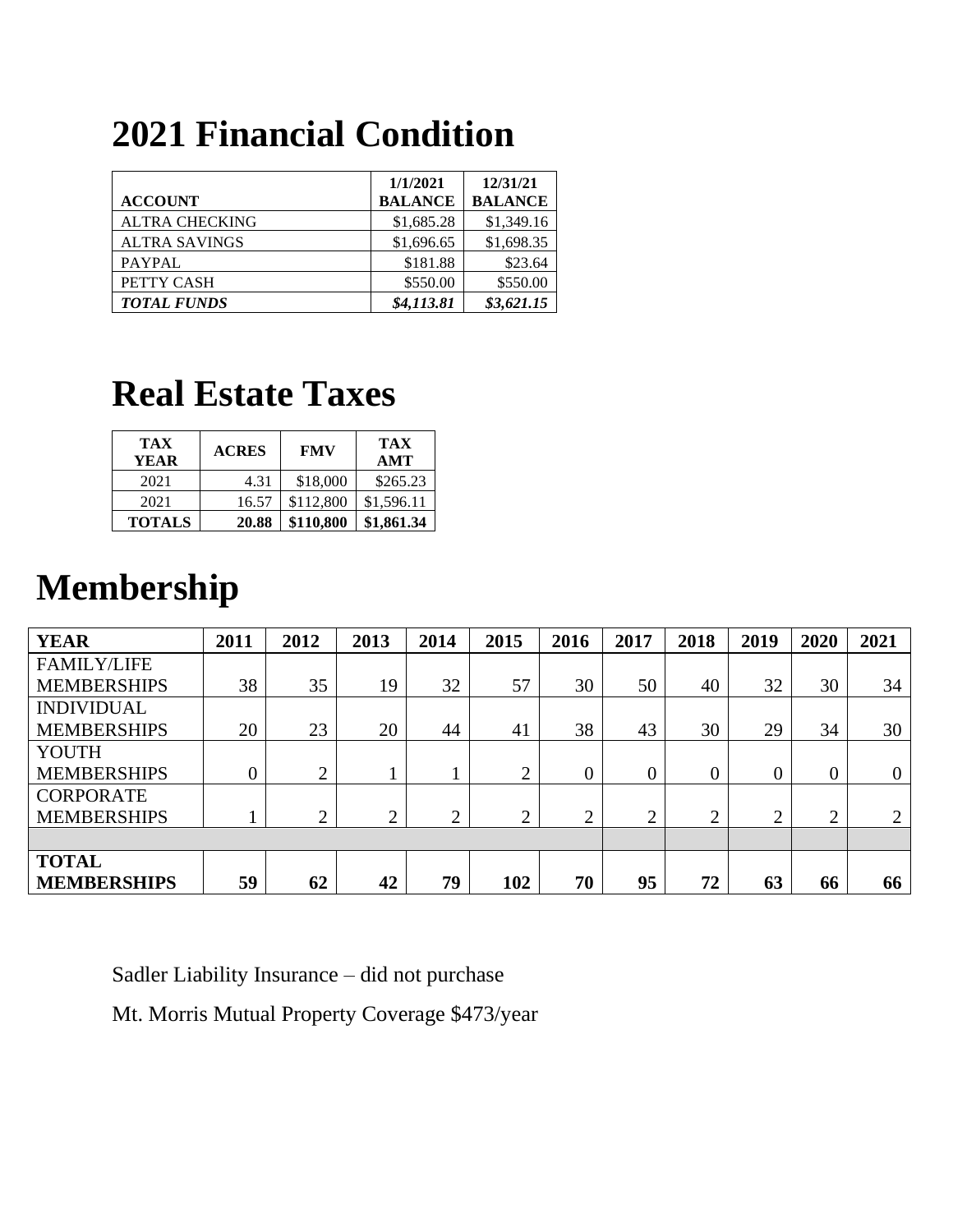### 6:56 PM Blackhawk Archers of La Crosse Wisconsin, Inc. 04/05/22 Balance Sheet Accrual Basis Accrual Basis As of December 31, 2021

|                                                                                                                  | Dec 31, 21                         |
|------------------------------------------------------------------------------------------------------------------|------------------------------------|
| <b>ASSETS</b><br><b>Current Assets</b><br><b>Checking/Savings</b><br>100 - Altra Checking 279689 84              | 1,099.13                           |
| 101 - Altra Savings 279689 00<br>300 - Paypal<br>500 - Petty Cash                                                | 1,698.77<br>23.64<br>550.00        |
| <b>Total Checking/Savings</b>                                                                                    | 3,371.54                           |
| <b>Total Current Assets</b>                                                                                      | 3,371.54                           |
| <b>Fixed Assets</b><br><b>Buildings - Clubhouse</b><br><b>Furniture and Equipment</b><br><b>Land - Operating</b> | 16,089.52<br>4,300.16<br>89,100.00 |
| <b>Total Fixed Assets</b>                                                                                        | 109,489.68                         |
| Other Assets<br><b>Other Assets</b>                                                                              | 540.00                             |
| <b>Total Other Assets</b>                                                                                        | 540.00                             |
| <b>TOTAL ASSETS</b>                                                                                              | 113,401.22                         |
| <b>LIABILITIES &amp; EQUITY</b><br>Equity                                                                        |                                    |
| <b>Opening Balance Equity</b>                                                                                    | 117,182.48                         |
| <b>Retained Earnings</b><br><b>Net Income</b>                                                                    | $-3,057.44$<br>$-723.82$           |
| <b>Total Equity</b>                                                                                              | 113,401.22                         |
| <b>TOTAL LIABILITIES &amp; EQUITY</b>                                                                            | 113,401.22                         |